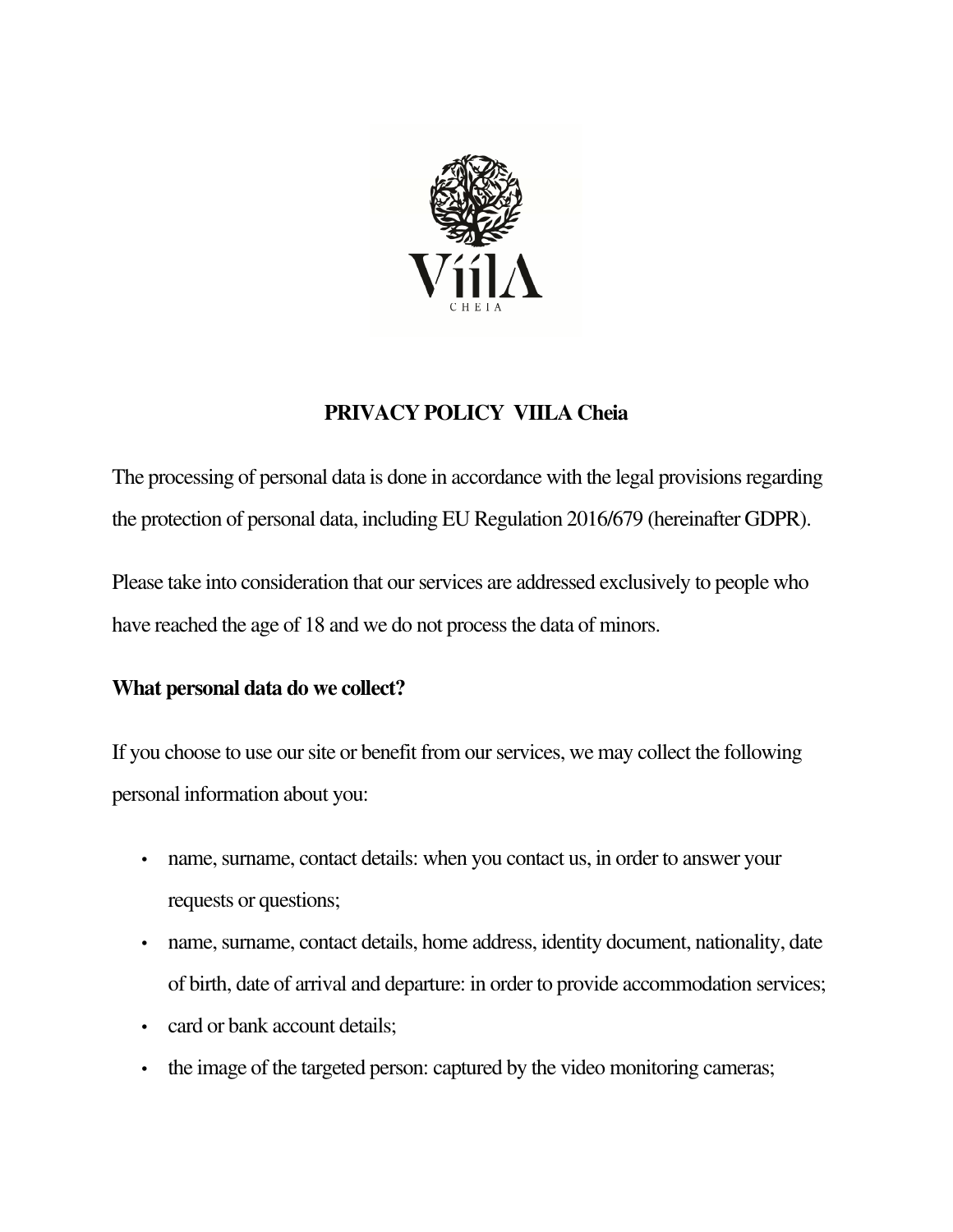- any other data you choose to provide us, in connection with the services we provide (such as: allergies, …)
- name, surname, contact details: for issuing and using vouchers;

The information we collect is necessary to provide you with accommodation services or to respond to your requests, and if you refuse to provide it to us, you may not be able to take full advantage of our services.

### **How do we collect personal data?**

We collect information about you in three ways:

- 1. a) Directly when you contact us; when completing the feedback questionnaires, when you fill in the accommodation form.
- 2. b) Indirectly for example when data from the booking platform in being provided in order to make reservations and / or generate the accommodation card, to which we will have access.
- 3. c) Automatically when you access our site, we collect information through cookies, as well as in the case of images captured by video surveillance cameras in our location. For more information on the use of cookies, you can find here
- 4. c) From third parties we can also obtain information about you from third parties, such as when another person makes the reservation on your behalf, in case of group bookings or when a voucher is being issued/transferred;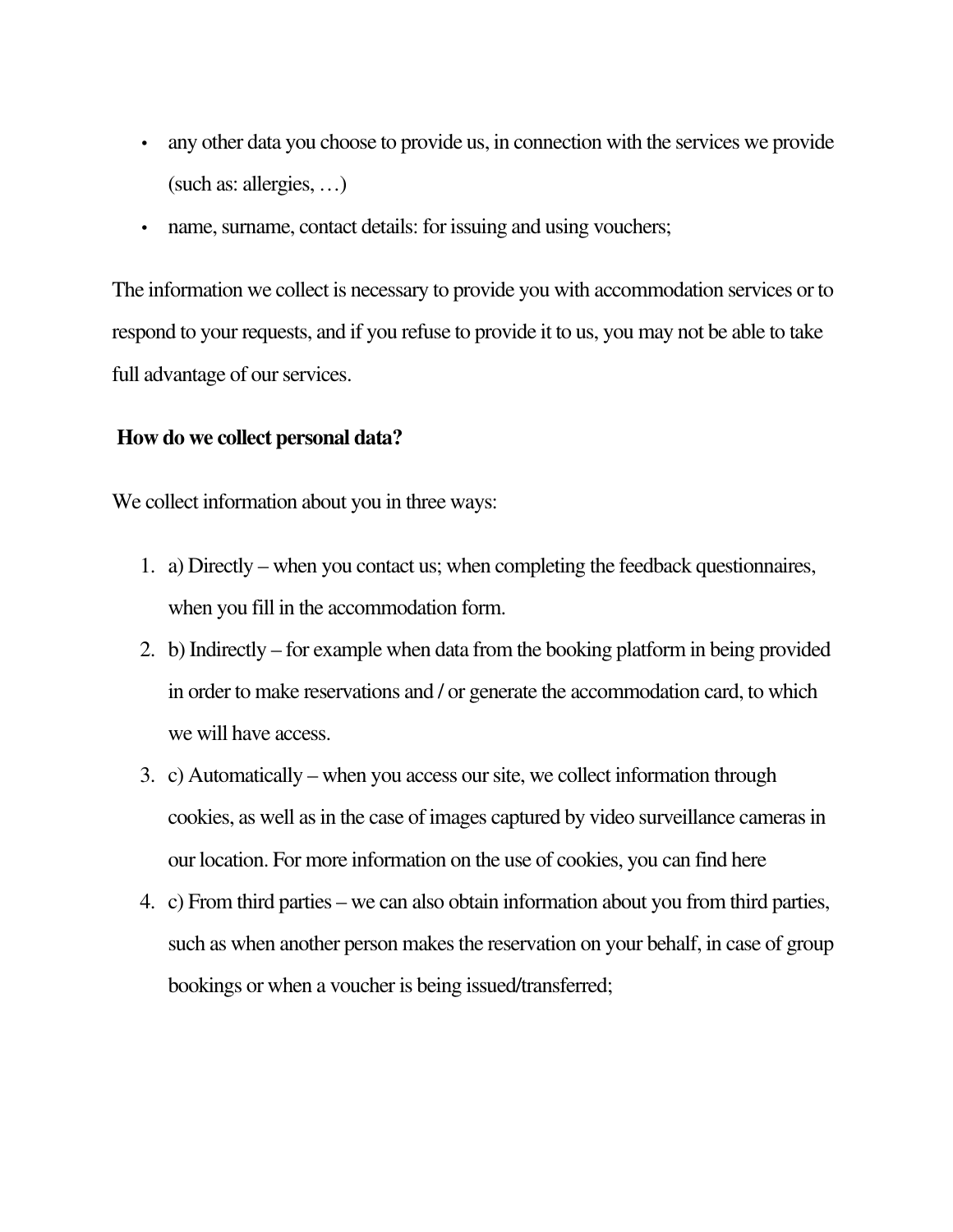### **To what end do we use your personal data?**

When you interact with us we will collect personal data and use them for the following purposes:

- processing reservations/booking;
- preparing the accommodation form;
- processing the payments you have made;
- providing customer service;
- issuing and using vouchers;
- fulfillment of legal obligations or compliance with the provisions of public authorities.

## **Duration of processing of personal data Personal**

Your data will be stored exclusively for the period necessary for the provision of services, the settlement of your requests or the settlement of any disputes.

Also, certain data will be stored for the period provided by law, for example:

- data contained in the accounting documents will be archived, according to law for a period of 10 years;
- data provided by the accommodation card, will be archived and stored for a period of 5 years;
- images captured by surveillance cameras will be stored for a maximum of 30 days;